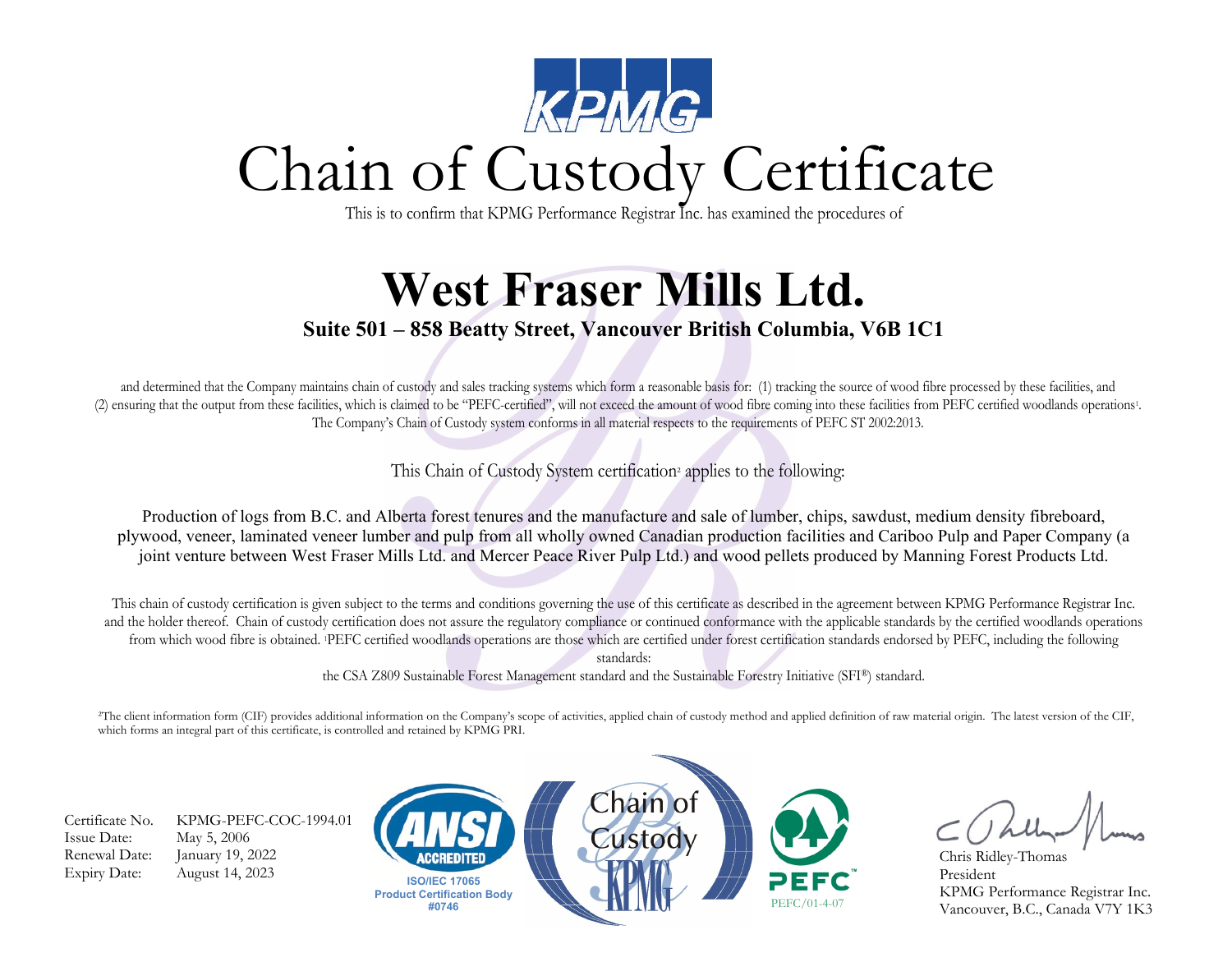

## Chain of Custody Certificate

| Site<br>No.    | <b>Site Name</b>                                                 | <b>Address</b>                          | <b>Scope of Activities</b><br>(identify any<br>differences from<br>scope statement listed<br>below) | <b>Applied Chain</b><br>of Custody<br>Method (COC<br>only) | Applied definition of raw<br>material origin (as defined in<br>Appendix 1 of the PEFC CoC<br>standard) (PEFC COC only) |
|----------------|------------------------------------------------------------------|-----------------------------------------|-----------------------------------------------------------------------------------------------------|------------------------------------------------------------|------------------------------------------------------------------------------------------------------------------------|
|                | 100 Mile Lumber (woodlands managed by South Cariboo Woodlands)   | P.O. Box 97, 100 Mile House, BC V0K 2E0 | As per scope statement                                                                              | Volume Credit                                              | Certified material<br>Neutral material                                                                                 |
| $\overline{c}$ | Slave Lake Veneer (woodlands managed by North Central Woodlands) | P.O. Box 517, Slave Lake, AB, T0G 2A0   | As per scope statement                                                                              | Volume Credit                                              | Certified material<br>Neutral material                                                                                 |
| 3              | Alberta Plywood Ltd.                                             | 9923 - 65th Ave, Edmonton, AB, T6E 1N9  | As per scope statement                                                                              | Volume Credit                                              | Certified material<br>Neutral material                                                                                 |
| $\overline{4}$ | Blue Ridge Lumber Inc.                                           | P.O. Box 87, Blue Ridge, AB T0E 0B0     | As per scope statement                                                                              | Volume Credit                                              | Certified material<br>Neutral material                                                                                 |
| 5              | Ranger Board                                                     | P.O. Box 6, Blue Ridge, AB T0E 0B0      | As per scope statement                                                                              | Volume Credit                                              | Certified material<br>Neutral material                                                                                 |
| 6              | Chetwynd Forest Industries                                       | P.O. Box 330, Chetwynd, BC V0C 1J0      | As per scope statement                                                                              | Volume Credit                                              | Certified material<br>Neutral material                                                                                 |
| 7              | <b>Fraser Lake Sawmills</b>                                      | P.O. Box 100, Fraser Lake, BC V0J 1S0   | As per scope statement                                                                              | Volume Credit                                              | Certified material<br>Neutral material                                                                                 |
| 8              | <b>Hinton Wood Products</b>                                      | 99 West River Rd, Hinton, AB T7V 1V7    | As per scope statement                                                                              | Volume Credit                                              | Certified material<br>Neutral material                                                                                 |
| 9              | Hinton Pulp                                                      | 760 Switzer Drive, Hinton, AB T7V 1V7   | As per scope statement                                                                              | Volume Credit                                              | Certified material<br>Neutral material                                                                                 |
| 10             | Pacific Inland Resources                                         | P.O. Box 3130, Smithers, BC V0J 2N0     | As per scope statement                                                                              | Volume Credit                                              | Certified material<br>Neutral material                                                                                 |
|                | Quesnel Plywood (woodlands managed by Quesnel Woodlands)         | P.O. Box 2000, Quesnel, BC V2J 3J5      | As per scope statement                                                                              | Volume Credit                                              | Certified material<br>Neutral material                                                                                 |
| 12             | <b>Ouesnel River Pulp</b>                                        | 1000 Finning Road, Quesnel, BC V2J 6A1  | As per scope statement                                                                              | Volume Credit                                              | Certified material<br>Neutral material                                                                                 |